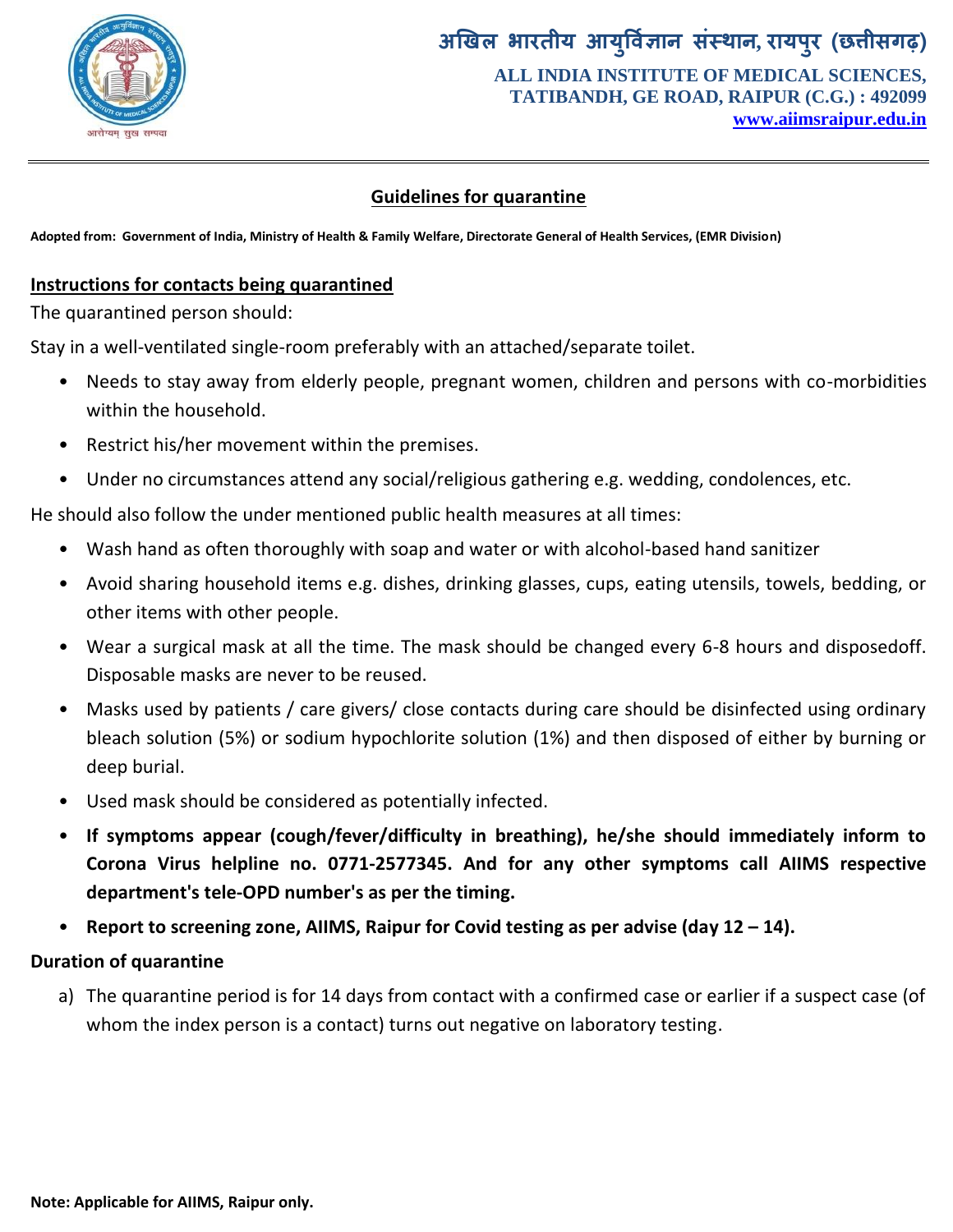

## **अखिर बायतीम आमर् ु वऻि ान संस्थान, यामऩयु )छत्तीसगढ़( ALL INDIA INSTITUTE OF MEDICAL SCIENCES, TATIBANDH, GE ROAD, RAIPUR (C.G.) : 492099 www.aiimsraipur.edu.in**

### **Guidelines for home quarantine**

Adopted from: Government of India, Ministry of Health & Family Welfare, Directorate General of Health Services, (EMR Division) **Instructions for contacts being home quarantined**

The home quarantined person should:

Stay in a well-ventilated single-room preferably with an attached/separate toilet. If another family member needs to stay in the same room, it's advisable to maintain a distance of at least 1 meter between the two.

- Needs to stay away from elderly people, pregnant women, children and persons with co-morbidities within the household.
- Restrict his/her movement within the house.
- Under no circumstances attend any social/religious gathering e.g. wedding, condolences, etc.

He should also follow the under mentioned public health measures at all times:

- Wash hand as often thoroughly with soap and water or with alcohol-based hand sanitizer
- Avoid sharing household items e.g. dishes, drinking glasses, cups, eating utensils, towels, bedding, or other items with other people at home.
- Wear a surgical mask at all the time. The mask should be changed every 6-8 hours and disposedoff. Disposable masks are never to be reused.
- Masks used by patients / care givers/ close contacts during home care should be disinfected using ordinary bleach solution (5%) or sodium hypochlorite solution (1%) and then disposed of either by burning or deep burial.
- Used mask should be considered as potentially infected.
- **If symptoms appear (cough/fever/difficulty in breathing), he/she should immediately inform to Corona Virus helpline no. 0771-2577345. And for any other symptoms call AIIMS respective department's tele-OPD number's as per the timing.**
- **Report to screening zone, AIIMS, Raipur for Covid testing as per advise (day 12 – 14).**

#### **Instructions for the family members of persons being home quarantined**

- Only an assigned family member should be tasked with taking care of the such person.
- Avoid shaking the soiled linen or direct contact with skin.
- Use disposable gloves when cleaning the surfaces or handling soiled linen.
- Wash hands after removing gloves.
- Visitors should not be allowed.
- In case the person being quarantined becomes symptomatic, all his close contacts will be home quarantined (for 14 days) and followed up for an additional 14days or till the report of such case turns out negative on lab testing.

#### **Environmental sanitation**

- a) Clean and disinfect frequently touched surfaces in the quarantined person's room (e.g. bed frames, tables etc.) daily with 1%Sodium Hypochlorite Solution.
- b) Clean and disinfect toilet surfaces daily with regular household bleach solution/phenolic disinfectants
- c) Clean the clothes and other linen used by the person separately using common household detergent and dry.

#### **Duration of home quarantine**

b) The home quarantine period is for 14 days from contact with a confirmed case or earlier if a suspect case (of whom the index person is a contact) turns out negative on laboratory testing.

#### **Note: Applicable for AIIMS, Raipur only.**